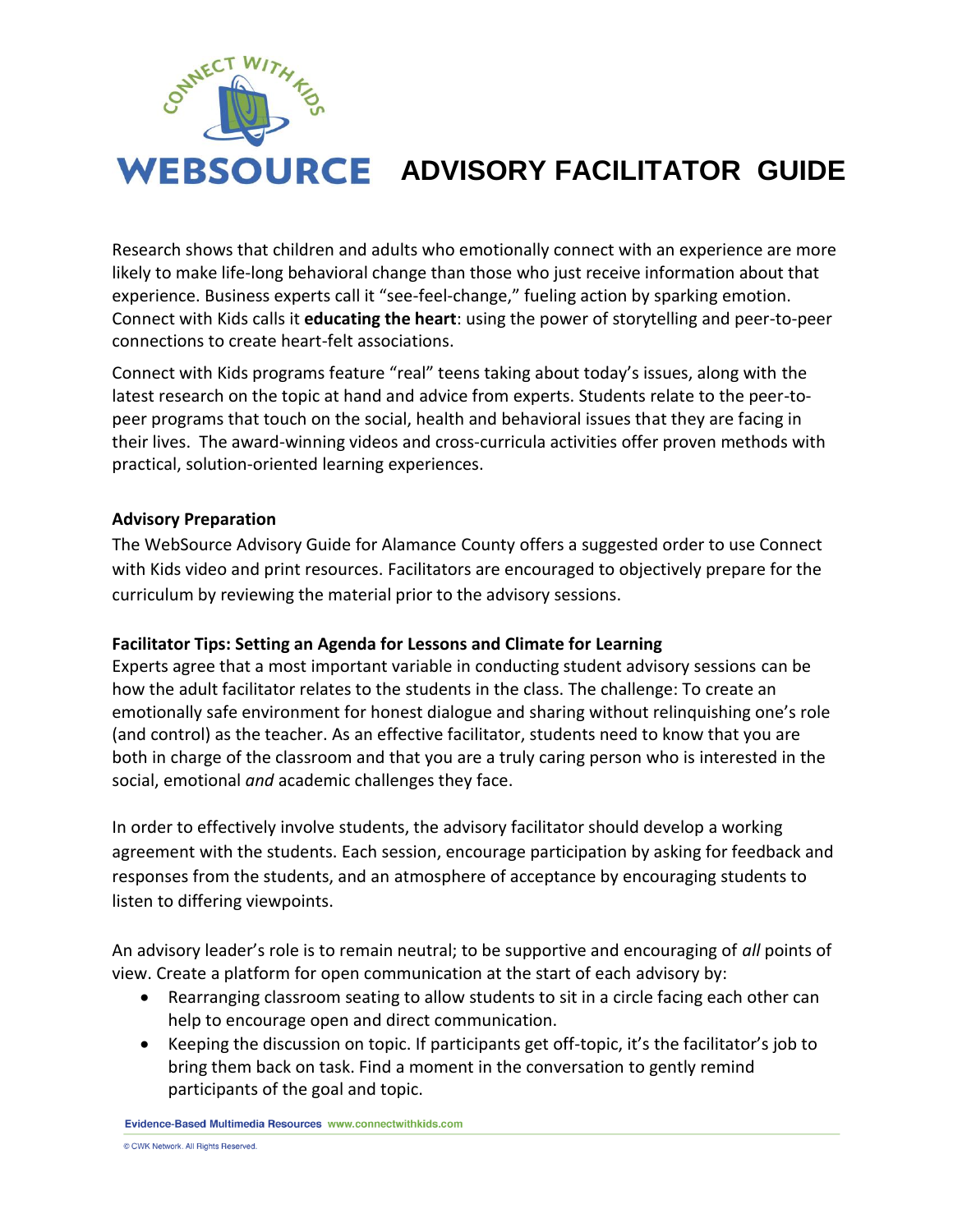*A*t the core of effective social and emotional learning is the notion that the leader must understand the population he/she is teaching; referred to as "*preparatory empathy*." It is important for advisory facilitators to prepare for the adolescent audience by considering:

- What pre-teens and teens may be thinking and feeling about the many issues addressed in adolescent social and emotional learning, such as peer pressure, substance abuse, bullying and violence prevention, and developing the character and life skills to handle adversity and build lifelong resilience.
- What it is like to be a teenager in today's world.
- What reaction will the advisory facilitator is likely to have to what is expressed.

# **The Mutual Aid Model**

Connect with Kids video and print resources put into practice the Mutual Aid Model of counseling. This theoretical approach emerged from the field of social work and was developed by William Schwartz and built upon by Lawrence Shulman and Alex Gitterman. It recognized the power of one's peer group as a vehicle for solving common problems. The peer group provides a forum for trying out new behaviors; giving and receiving feedback; providing positive support; and, most important, learning to help and support others through the aid of a trusted adult. It takes advantage of the positive roles that peers can play in working together to find new solutions to old problems.

### **Key Dynamics to Establish Mutual Aid**

The classroom lessons are designed to establish Mutual Aid that engages students in a learning process where students are open to hearing the advisory facilitator and each other. The following dynamics are central to the process of offering and receiving Mutual Aid and should be incorporated throughout the lessons.

# **The "All-in-the-Same-Boat" Phenomenon**

A potent force in Mutual Aid is the discovery that one is not alone in his or her thoughts, feelings, and emotions. There is something special in hearing others articulate similar feelings and experiences. Such mutuality produces support that energizes learning. As students respond to key questions in the lesson, the facilitator can establish connections by acknowledging the adolescent experience, including academic stress, social anxiety and peer pressure.

#### **Information Sharing**

Each student has his or her own unique life experiences. The discussion questions following each video segment are designed to assist students with sharing their experiences and beliefs about the topic at hand. By encouraging their participation in the learning process, the program facilitator can help students listen to each other while correcting any misinformation that the students may have.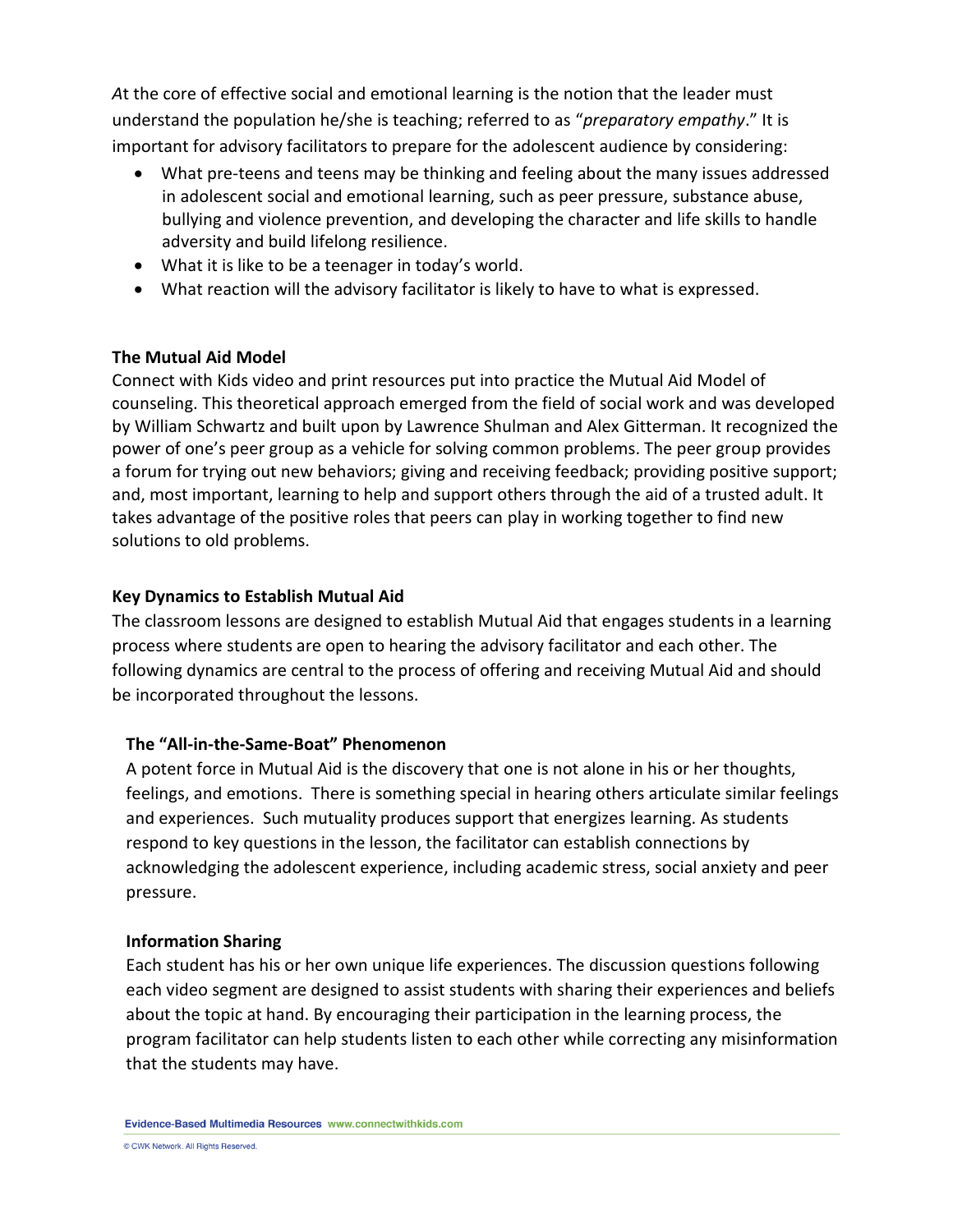#### **The Dialectical Process**

Class discussion, led by the program facilitator, can be a vehicle for students to develop insight into their own behaviors as they share their thoughts and listen to the experiences of others. Hearing their peers articulate similar feelings and experiences produces support and encourages learning. The facilitator needs to be prepared for this process and be able to assist students with navigating different ideas, opinions and reactions. Within this process the leader has the opportunity to encourage an exchange of ideas while acknowledging and reinforcing the new pro-social behaviors that are learned during class discussions.

#### **Mutual Support**

The curriculum provides students with the opportunity to receive support and validation from the advisory facilitator and each other as they participate in activities and discussion which ask them to explore their struggles and need to make wise choices. When appropriate, the leader guides students toward supporting their peers by asking them to react and give feedback.

#### **Mutual Challenge**

While it is important for students to have support from their peer group and adults, it is not sufficient to create change in behavior or intention to change. Research shows behavior/attitude changes occur when students have information and learn new skills. Developing *new* attitudes and behaviors may first need *old* ideas and behaviors to be questioned and evaluated. The discussion questions and activities ask students to challenge their own views and those of their peers. Adolescents are in a good position to confront and challenge each other's thoughts, assumptions and actions.

#### **Individual Problem Solving**

As part of the discussion questions and accompanying activities, students are often asked to identify their struggles and successes, raise specific problems and respond to another's problems by asking questions, making suggestions and reflecting on the experience. The advisory facilitator's role is to encourage many exchanges and to indicate how each student's individual responses relate to the class experience as a whole.

#### **The "Strength-in-Numbers" Phenomenon**

Adolescents often feel overwhelmed by everyday stress and the pressures. Media, peers and communities often contribute to this. The pressure is less overwhelming and frightening when students are able to deal with these pressures as a large group. When students collectively address this in the classroom, they can learn from each other and garner the support needed to manage these pressures.